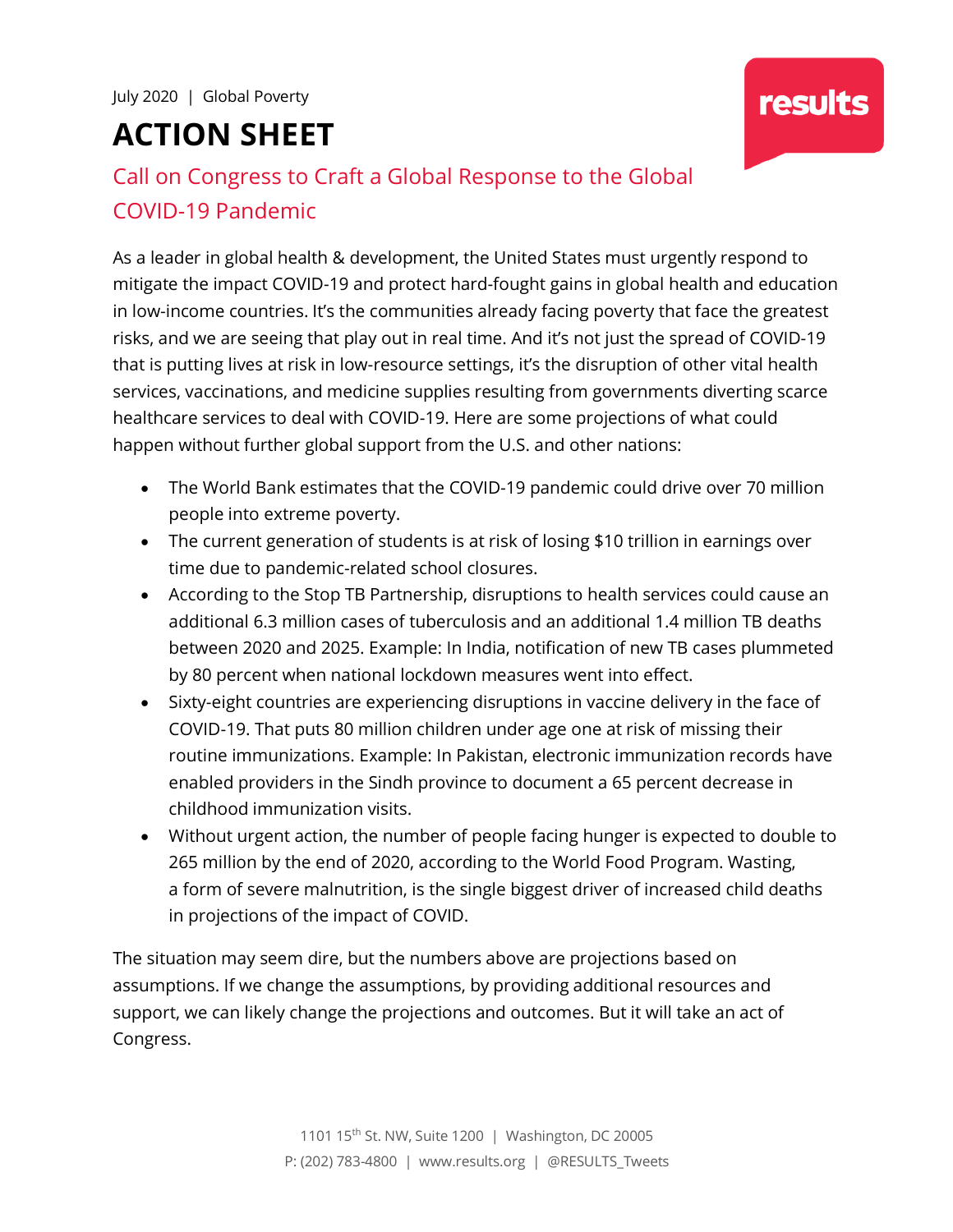# Americans Get It

Americans understand that the U.S. must step up in times of crisis like these. According to recent a survey conducted by the US Global Leadership Coalition, *96% of voters believe it is important for the U.S. to work with other countries to fight diseases that could spread globally; 80% see a global response critical to Americans' safety; and 72% of U.S. voters support allocating \$10 – 15 billion to respond to COVID-19 globally.1*

So far, Congress has provided few resources to address COVID-19 globally. In the recently-House-passed Heroes Act, a \$3 trillion bill, there was no global response, at all! When Congress comes back from recess on July 20, they must include a global response in any COVID-19 supplemental legislation.

### Take Action: Call on Congress to Include a Global Response

#### **Use the EPIC message below to write or call your Senators and Representative, write a letter to the editor, and put others in your community into action.**

**Engage:** I'm calling/writing to ask the Senator/Representative to protect U.S. investments in global health and U.S. leadership during the COVID-19 pandemic.

**Problem:** COVID-19 is having a devastating impact in low-income nations, and current projections put 80 million children at risk from missing vaccinations and a spike in tuberculosis cases and deaths. Global hunger and malnutrition could also double.

**Inform:** But increasing U.S. support to existing global health programs to ramp up service, create alternative methods of delivery, and prepare for the production and distribution of a COVID-19 vaccine could make all the difference. We need a global response to the global COVID-19 pandemic when Congress returns from recess on July 20.

**Call to Action:** Will you please write and speak to Senate/House leadership and ask that they include at least \$20 billion for international development in any COVID-19 supplemental bill, including:

- \$4 billion for the Global Fund to Fight AIDS, TB, and Malaria over 2 years,
- \$4 billion for Gavi, the Vaccine Alliance,

 

• \$2 billion for Anti-Hunger efforts, with at least \$500 million for Nutrition?

<sup>1</sup> https://www.usglc.org/newsroom/voters-overwhelmingly-see-u-s-international-assistance-as-key-todefeating-covid-19/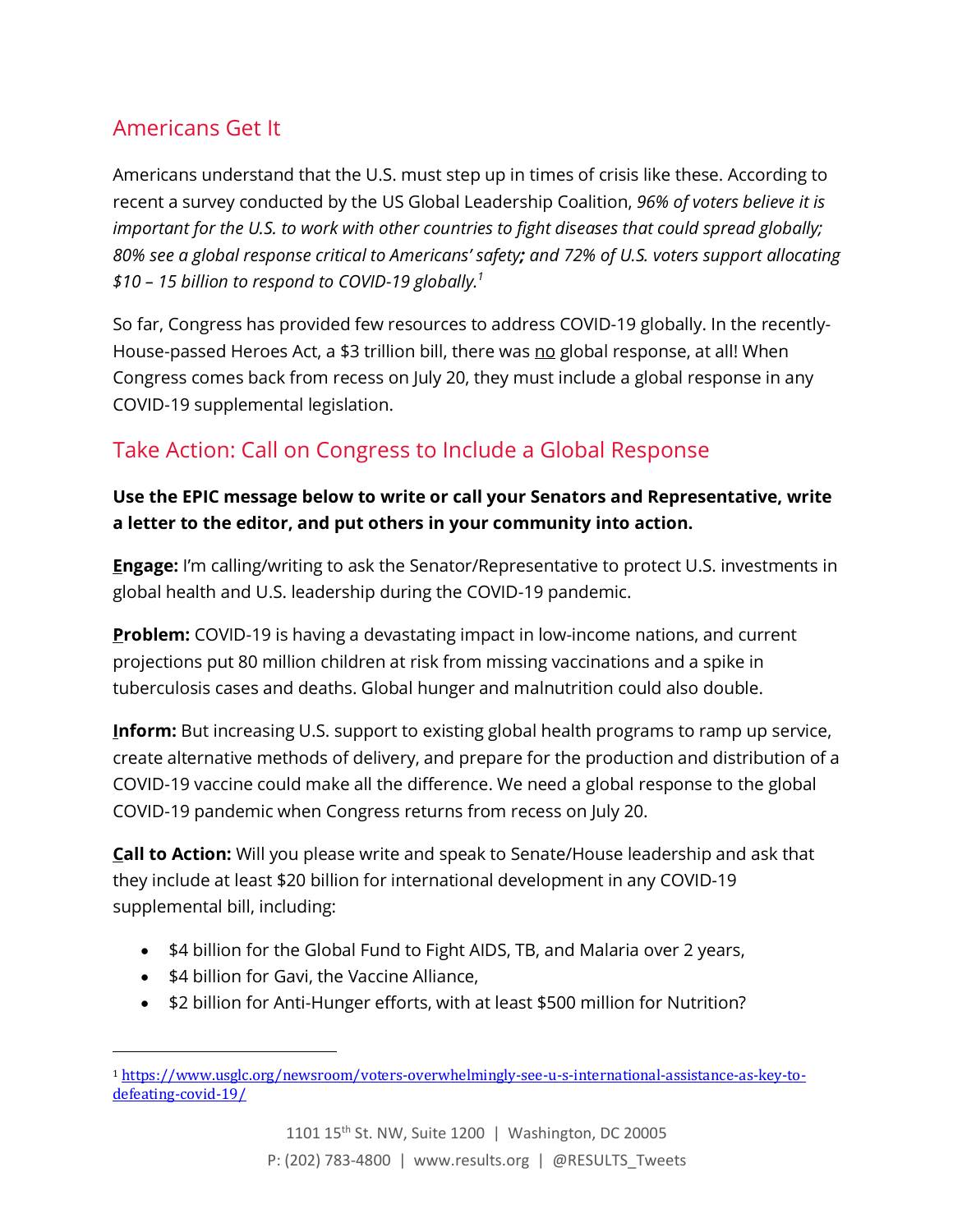## Virtual Letter Writing Workshop Agenda

*If you want assistance arranging technology for a virtual meeting, contact us at grassroots@results.org. In preparing for your meeting, distribute materials – including the July Action Sheet and our leave behind document - electronically or do a screen-share in your online platform. Let people know that they will be writing letters so they can be ready with whatever equipment (pen/paper, laptop, tablet) they need. Also, consider delegating pieces of the agenda to members of your group in advance so many be heard during the meeting.* 

Below is a sample agenda and script for putting people in your community into action. When people take action, they get inspired. Adapt the 60-minute agenda below.

#### **I. Setting the Stage – 15 Minutes**

#### **2 min: Welcome and acknowledge people for being there.**

*"There are a lot of ways you could be spending this time, and I want to thank all of you for coming out and learning more about how YOU can play a role in the movement to end poverty. Now we can share a bit about why we're here."*

#### **3 min: State the purpose of the meeting.**

*"Our purpose today is to inspire you all about the difference you can make, working with others, to create the political will to end hunger and poverty. In the next few minutes, we'll . . .* 

- *Learn a bit about RESULTS, the group organizing this.*
- *Learn about an issue of poverty.*
- *Take powerful action on the issue: we'll be writing letters to the editor.*
- *And, finally, see who is interested in continuing to make a difference with RESULTS."*

#### **10 min: Center the group and do introductions.**

*"Let's see who has gathered and get in touch with why we are here. Please give us your name and tell us briefly why acting on issue of poverty is important to you."*

*"Thank you all for sharing what is important to you. We have a lot in common.*"

#### **II. The Basics of RESULTS – 10 Minutes**

*"RESULTS is movement of passionate, committed, everyday people. Together we use our voices to influence political decisions that will bring an end to poverty. As volunteers, we receive training, support, and inspiration to become skilled advocates. In time, we learn to effectively advise policy makers, guiding them toward decisions that will improve access to health, education, and economic opportunity. Together we realize the incredible power we possess to use our voices to change the world. "* You can also read our Values Statement*.*

1. Share an example of success: Example: *"We protected development assistance for FY20 after the President proposed cutting it by 30%. We worked with Republicans and*